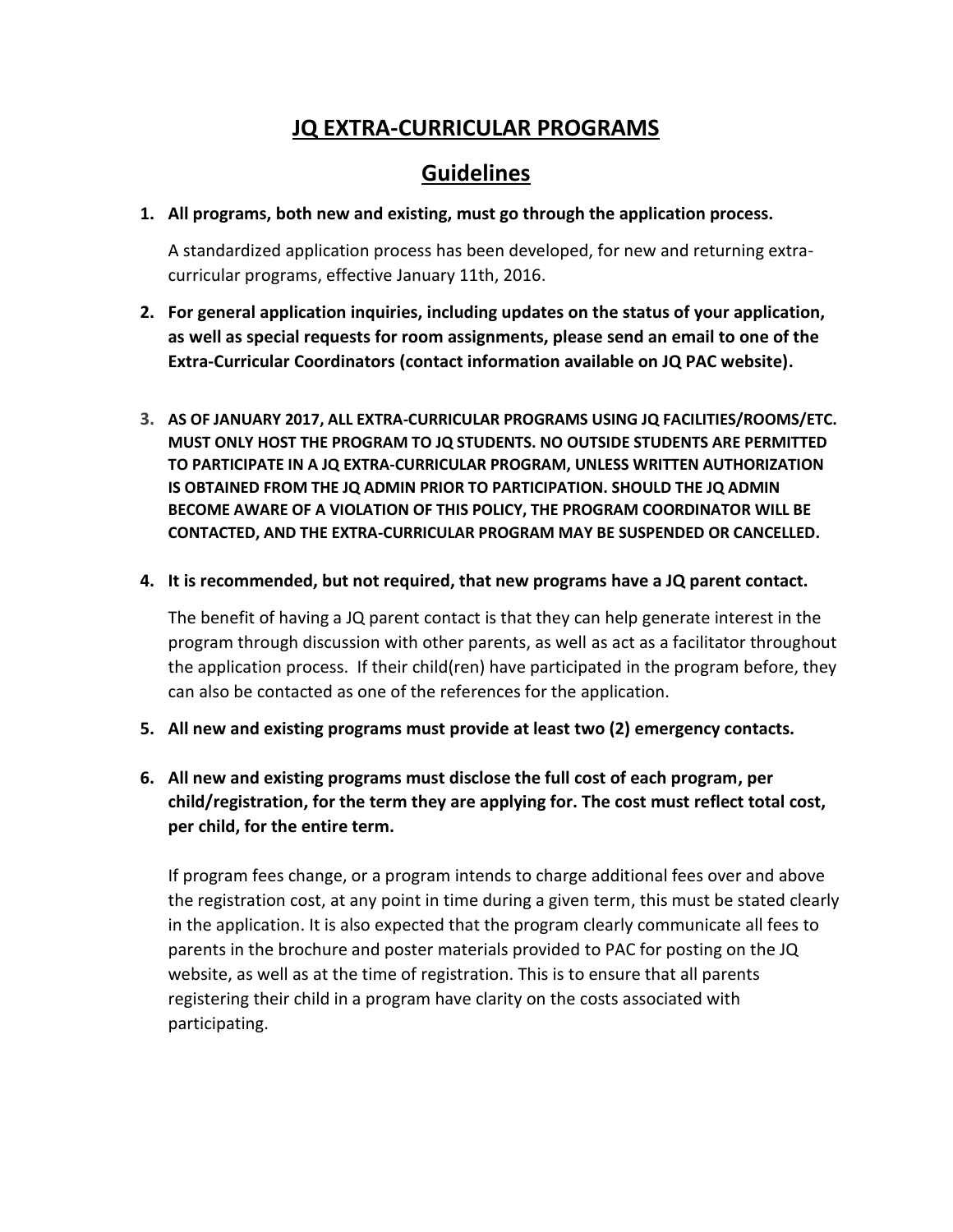Any fees that arise during or at the end of a program must be immediately communicated to the Extra-Curricular Coordinator(s), as well as to parents of children registered in the program.

**7. All programs running at JQ must maintain an up-to-date parent contact list for those children participating in the program. This list must be updated during each term for which the program is running.** 

## **8. All new and existing programs must provide valid Criminal Record Checks for the program coordinator, and any facilitators.**

No program will be approved until all required Criminal Record Checks are received. For information on how to obtain a Criminal Record Check**:**

Click on the link below, enter the access code and follow the instructions.

## **<https://justice.gov.bc.ca/eCRC/>**

#### **Access Code: RQJSLQVMSY**

## **9. All applications received by the assigned deadline should receive an update on their status within 4-6 weeks.**

A delay in notification could arise if additional information is required from a program for processing, if we are waiting on completed Criminal Record Checks, or if an application is received after the deadline. We ask that programs allow for the initial 4-6 week period to pass before contacting an Extra-Curricular Coordinator for an update.

## **10. It is the responsibility of the Program Coordinators to arrange for update email notifications at the commencement of a new term.**

If you would like an email notification sent, and/or require the website information to be updated, please send a request to an Extra-Curricular Coordinator as soon as possible, and preferably at least TWO WEEKS prior to the date on which you would like the email sent. This is especially recommended for programs continuing after the Winter Break. Please also attach any new website documents/posters, along with the content for your update, in your request. Requests will then be reviewed and forwarded to the PAC President.

## **11. It is the responsibility of the Program Coordinators to arrange for registration forms and/or brochure materials to be printed and delivered to students and/or parents.**

The Extra-Curricular Coordinators are not able to print and deliver flyers, brochures or posters for programs. There are slots designated for all JQ Extra-Curricular Programs on the table on the main floor of the school, just outside the main office. Programs are welcome and encouraged to use the designated slots for this purpose, and/or connect